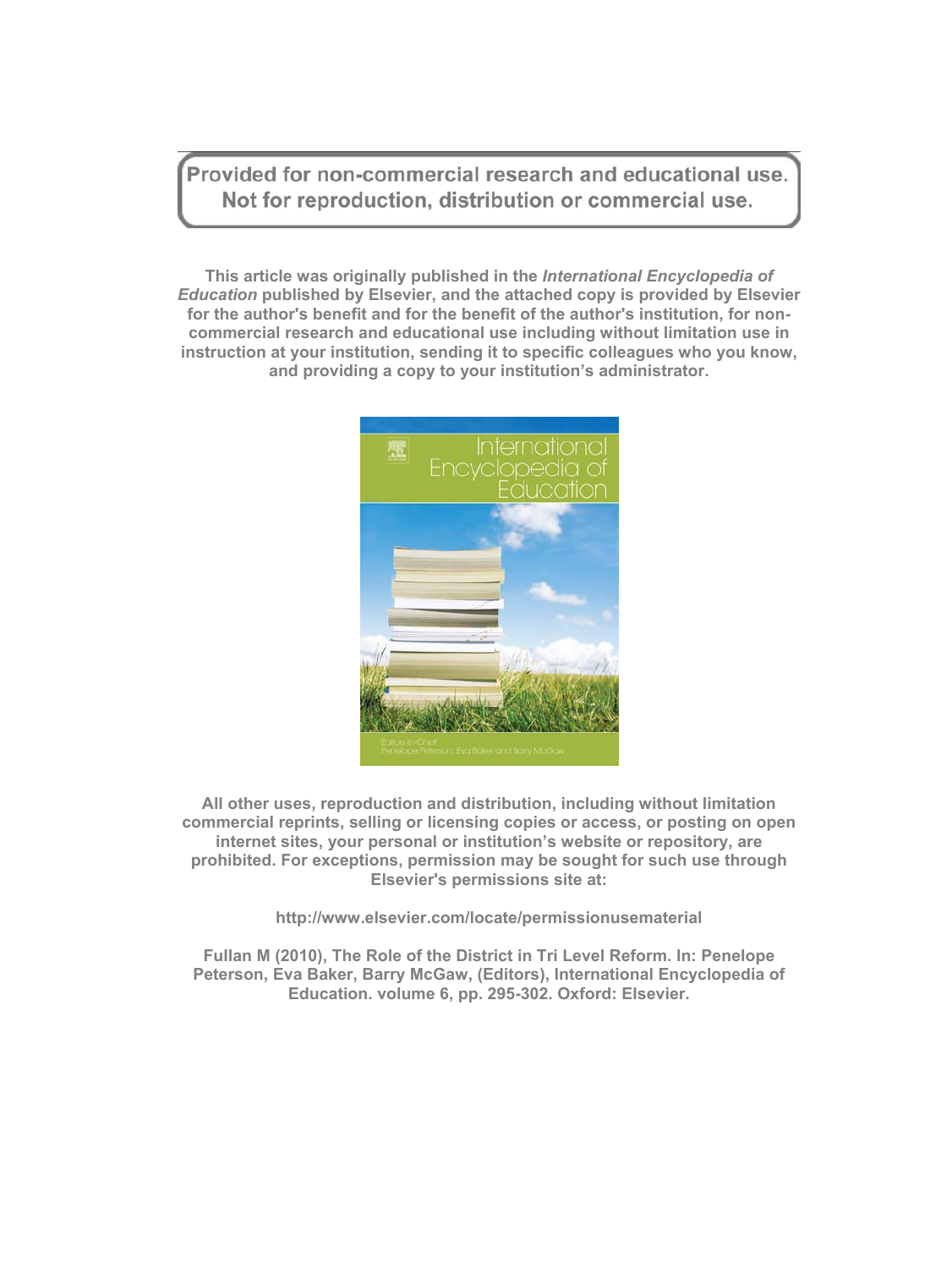# The Role of the District in Tri Level Reform

M Fullan, University of Toronto, Toronto, ON, Canada

ã 2010 Elsevier Ltd. All rights reserved.

The most distinctive feature of educational reform, over the past decade, has been the increasing focus on systemwide effectiveness. This has been called the tri-level reform: what has to happen at the school and community level, the mid- or district level, and at the state. This new work is not so much about the intralevel developments, but rather about strong multi-way interrelationship across the levels – in other words, systemic reform.

This article focuses particularly on the role of the district – linking both downward (to its schools) and upward to the state. In North America, districts play a more direct line authority role than they do, for example, in England.

The role of local authority in England is more complex with the evolution of the cross-cutting forces of the local autonomy, and more central accountability. The increase in the scope of responsibilities to include all of children's services has further complicated the scene. It is, in this author's view, very difficult at this time to sort out the causal role of local authorities in England. It is too much of a moving and complex target. One empirical study of the role of local authorities in England (the data on which it is based is now 3-years old, which itself is a problem) concluded ''the Education Authority attended by pupils has almost no relevance to their progress'' (Tymms et al., 208: 261).

The role of the district in North America is more influential. It is true that the impact of the classroom is most important, the school second most, and the district third most, and so on. Nonetheless, this article claims that the infrastructure does matter a great deal.

The main two sections of this article present the case and the data, drawn from this author's own research and the research in the field as a whole. These issues are pursued, first, by considering the role of the district (and its schools), and, second, by placing districts in the context of the state or system as a whole.

## The Role of the District

If one takes a quantitative approach, the majority of districts are not effective. To be fair, stimulating, coordinating, and sustaining coherent development across many schools is exceedingly difficult because it requires balancing top-down and bottom-up forces. This article traces the evolution of the role of districts in school reform using informal language to capture the three themes: getting somewhere; not so fast; and what's next?

### Getting Somewhere

Since nearly 1990, there has been a growing body of work that points to common characteristics and strategies that successful districts use to raise student achievement. [Rosenholtz's \(1989\)](#page-8-0) study of 78 elementary schools classified schools as "stuck," "moving," and "in-between." Rosenholtz also found that a disproportionate number of stuck schools came from certain districts; likewise, moving schools were clustered in certain other districts. This prompted her to write a chapter on stuck and moving districts. Rosenholtz comments:

The contrast between stuck and moving districts, nowhere more apparent than here, underscores how principals become helpful instructional advisors or maladroit managers of their schools. It is also clear that stuck superintendents attribute poor performance to principals themselves, rather than accepting any responsibility to help them learn and improve. This again may indicate their lack of technical knowledge and subsequent threats to their selfesteem. If districts take no responsibility for the in service needs of principals, of course, principals become less able colleagues, less effective problem-solvers, more reluctant to refer school problems to the central office for outside assistance, more threatened by their lack of technical knowledge, and, most essential, of substantially less help to teachers. (p. 189)

[Anderson \(2006\),](#page-8-0) a colleague of mine, reviewed the research on district effectiveness and named 12 key strategic components.

- 1. District-wide sense of efficacy.
- 2. District-wide focus on student achievement and the quality of instruction.
- 3. Adoption and commitment to district-wide performance standards.
- 4. Development and adoption of district-wide curricula and approaches to instruction.
- 5. Alignment of curriculum, teaching, and learning materials, and assessment to relevant standards.
- 6. Multi-measure accountability systems and systemwide use of data to inform practice, hold school and district leaders accountable for results, and monitor progress.
- 7. Targets and phased focuses of improvement.
- 8. Investment in instructional leadership development at the school and district levels.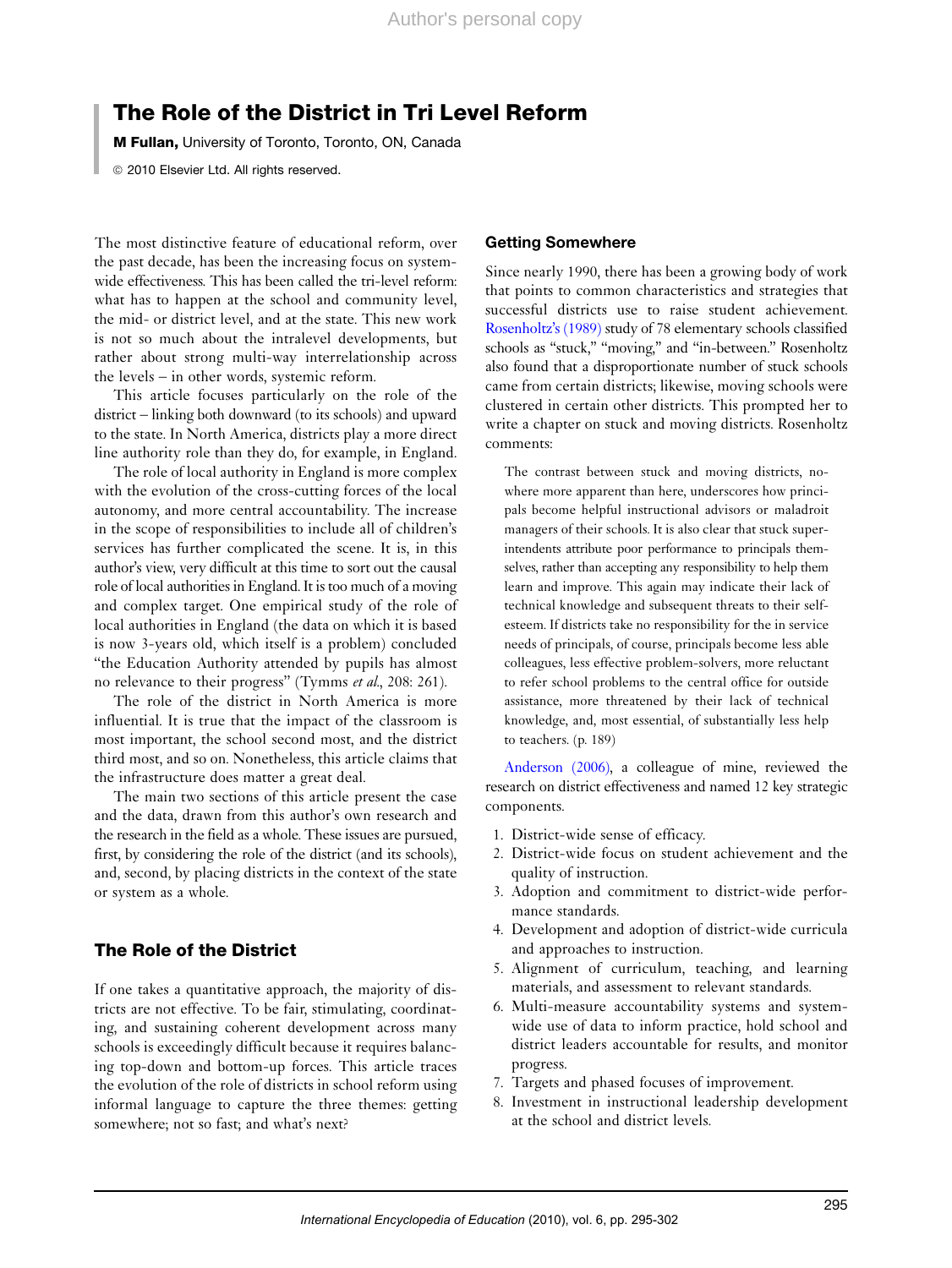- 9. District-wide, job-embedded professional development focuses and supports for teachers.
- 10. District-wide and school-level emphasis on teamwork and professional community (including in several cases positive partnerships with unions).
- 11. New approaches to board–district relations and indistrict relations.
- 12. Strategic relations with state reform policies and resources.

One would think, then, that there is a growing consensus and that it is just a matter of going to town on what we know. One would be wrong.

### **Not So Fast** Not So Fast

So a district should get the standards right, align curriculum to them, conduct assessments on the new alignment, provide solid and continuous professional development on curriculum and instruction, set up a data system that can be used for both assessment for and assessment of learning, and engage with the local community and state reform policies. It may surprise many readers that these steps, by themselves, are not sufficient and, at best, may represent a waste of resources, and, at worst, do more harm than good.

The experience of the San Diego City Schools District is a good place to start with respect to the not-so-fast theme. Coming off a highly successful experience in District 2 in New York City from 1988 to 1996, Tony Alvarado was hired as Chancellor of Instruction in 1997 to join a new high-profile superintendent – Alan Bersin – in San Diego. In a sense, the question was – if you could take the best knowledge, and add resources and political clout, could you get results in a large urban district within a 4-year period, and then keep going, in this case, moving from success in 45 schools (District 2) to 175 schools (San Diego)? The answer, incidentally, is yes, but it requires good strategies and a good deal of finesse.

The San Diego reform story is probably the most closely watched reform initiative in the history of urban school improvement. Here, this article draws on the excellent account by Hubbard et al. (2006). The San Diego strategy was well detailed and explicit from day 1. It consisted of the following three main components:

- Improved student learning: closing the achievement gap.
- Improved instruction: teacher learning through professional development.
- Restructuring the organization to support student learning and instruction.

The focus was on literacy, and the strategies were highly specific. Teachers received support from literacy coaches and principals who were positioned to be leaders of instruction, with day-to-day support, and monthly fullday in-service sessions by area superintendents whose new roles (and new people) were re-created as instructional leaders.

This article does not provide the space to enter a detailed account of the San Diego experience, but the main outcomes and reasons can be identified (for a full account, see Hubbard et al., 2006). To cut to the chase, literacy achievement increased, somewhat, at the elementary level in the 1997–2001 period, had a limited impact in middle schools, and was a dismal failure in high schools. Momentum was lost by 2001, Alvarado was asked to leave in 2002, and Bersin – after slowing down the nature and pace of reform in 2003–04 – was replaced by the school board when his term expired in June 2005. What happened?

One could say that it was a political problem – the board was divided from the beginning (3:2 in favor of the reform initiative), and the teacher union that opposed the reform from the beginning eventually carried the day. There is some truth to this, but the deeper explanation is closer to the theme of our interest in meaning and motivation relative to pace, the too-tight/too-loose problem, and the depth of instructional change and thinking required to make a difference. Hubbard et al.  $(2006)$  expressed the basic problem in terms of three challenges that the strategy failed to address: ''The need to accomplish deep learning within the constraints of a limited time frame; principals' and coaches' limited understanding of the concepts they were trying to teach; and the difficulty of reaching common ground between school leaders and teachers'' (p. 128).

All this, despite plenty of classroom visits, walk-throughs involving all schools, frequent problem-solving sessions, and an emphasis on job-embedded professional learning. The San Diego case is an exercise in the dilemmas faced by leaders with an urgent sense of moral purpose and considerable knowledge of what should happen in classroom instruction. However, it also points to how the strategies employed must be much more respectful of how deep change happens. Much good was done in improving literacy achievement in elementary schools, but it was not deep enough or owned enough to go further. The San Diego strategy failed because the pace of change was too fast, the strategy was too unidirectional from the top, relationships were not built with teachers and principals, and, above all, the strategies did not really build capacity – which is the development of the collective knowledge and understandings required for ongoing instructional improvement that meets the needs of each child.

San Diego is also one of the better examples of attempted reform. Most districts do not focus their efforts on district-wide reform. In addition, when they do, they encounter limits to what can be accomplished despite considerable effort and resources.

Another confirmation of our not-so-fast worry comes from the [Cross City Campaign for Urban School](#page-8-0)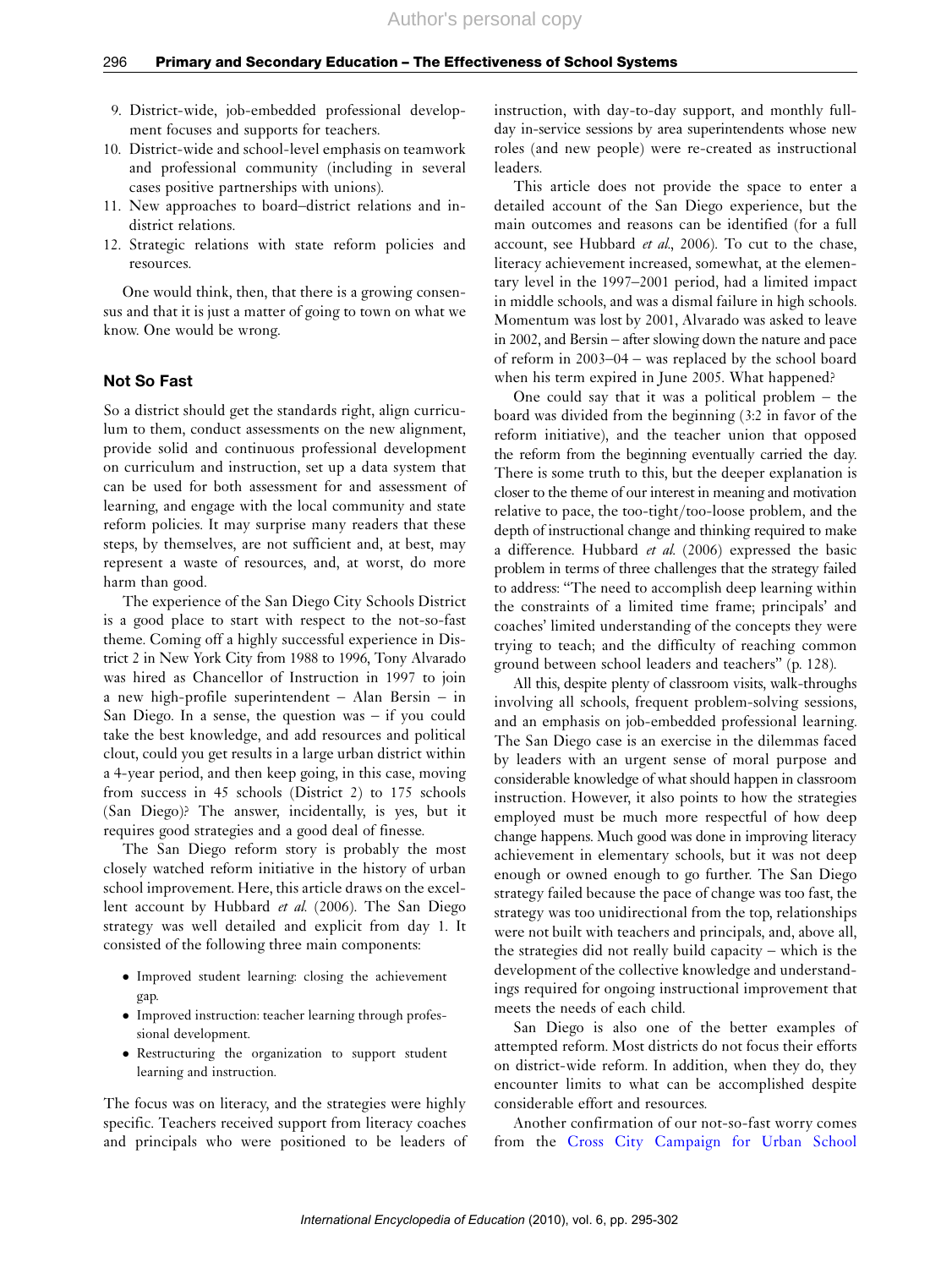[Reform \(2005\)](#page-8-0), which has been cross-referenced above and examines major reform initiatives in Chicago, Milwaukee, and Seattle. All three school systems had the attention of political leaders at all levels of the system and focused on many of the right things, such as literacy and math; all of the systems used current choice strategies such as concentration on assessment-for-learning data, invested heavily in professional development, developed new leadership, and focused on system-wide change.

In addition, they had money – Seattle had \$35 million in external funds, Milwaukee had extra resources and flexibility, and Chicago had multimillions. There was huge pressure, but success was not expected overnight. Decision-makers and the public would have been content to see growing success over a 5- or even 10-year period. The upfront conclusion of the case-study evaluation was that for many of the principals and teachers interviewed, ''the districts were unable to change and improve practice on a large scale'' [\(Cross City Campaign for Urban School](#page-8-0) [Reform, 2005](#page-8-0): 4).

The issues in the Chicago, Milwaukee, and Seattle reforms help to identify the missing ingredient, even though those districts appear to have gotten most components right. Chicago, for example, appeared to have an impressive strategy: Academic standards and instructional frameworks, assessment and accountability systems, and professional development for standards-based instruction are among the tools of systemic reform that are used to change classroom instruction [\(Cross City Campaign for](#page-8-0) [Urban School Reform, 2005:](#page-8-0) 23).

This appears to be a standards-based, system-wide reform that sounds like it should work. The failure, in this author's opinion, is that the strategy lacks a focus on what needs to change in instructional practice. In Chicago, teachers did focus on standards, but in interviews, they ''did not articulate any deep changes in teaching practice that may have been under way'' (p. 23). Furthermore, ''instructional goals were articulated more often in terms of student outcomes or achievement levels than in terms of instructional quality, that is, what the schools do to help students achieve'' (p. 29, emphasis in original). Milwaukee reveals similar problems in achieving instructional improvements while using greater decentralization in the context of system support and competitive choice. The focus was on literacy; a literacy coach was housed in every school in the district and considerable professional development and technical support services were available. Education plans for each school were to focus on literacy standards through (1) data analysis and assessment and (2) subject-area achievement targets – including literacy across the curriculum. Sounds like a convincing strategy. However, what is missing, again, is the black box of instructional practice in the classroom. The case writers observe: ''We placed the Education Plan in the indirect category due to its non-specificity regarding regular or

desired instructional content and practices'' ([Cross City](#page-8-0) [Campaign for Urban School Reform, 2005](#page-8-0): 49).

More generally, the report concludes that while these serious district-wide reform initiatives appeared to prioritize instruction, they did so indirectly (through standards, assessment, and leadership responsibilities). However, in the experience of principals and teachers, the net effect was that "policies and signals were non-specific regarding intended effects on classroom teaching and learning'' (p. 65).

The third case, Seattle, is a variation on the same theme. The game plan looks good. Standards defined the direction, while the district's Transformational Academic Achievement Planning Process ''was designed as a vehicle for helping schools develop their own strategy for (1) helping all students meet standards, and (2) eliminating the achievement gap between white students and students of color'' (p. 66). Similar to Milwaukee, the district reorganized to support site-based management, including the allocation of considerable resources to schools. The case writers observe:

The recent effort to become a standards-based district was one of the first sustained instructional efforts with direct attention to teaching and learning. However, the conversations district leaders had about standards were rarely connected to changes in instruction.

([Cross City Campaign for Urban School Reform, 2005](#page-8-0): 69; emphasis added)

The report continues: "At the school level, finding teachers who understood the implications of standards for their teaching was difficult'' (p. 72).

This article cites one more case, which – in some ways – is more encouraging but still proves this author's main conclusion that instructional change is going to require different strategies that help develop and shape collective capacity and shared commitment to engage in continuous improvement. [Supovitz \(2006\)](#page-8-0) conducted an excellent case study of the reform effort in Duval County, Florida. The title of his book captures the emphasis of his analysis – The Case for District-Based Reform. Supovitz chronicled the district-wide reform effort from 1999 through 2005. Duval County has 142 schools. The reform strategy is now familiar to us.

- 1. Develop a specific vision of what high-quality instruction should look like.
- 2. Build both the commitment and capacity of employees across the system to enact and support the instructional vision.
- 3. Construct mechanisms to provide data at all levels of the system that will be used both to provide people with information that informs their practices and to monitor the implementation of the instructional vision.
- 4. Develop the means to help people continually deepen their implementation and to help the district continually refine this vision and understand its implications.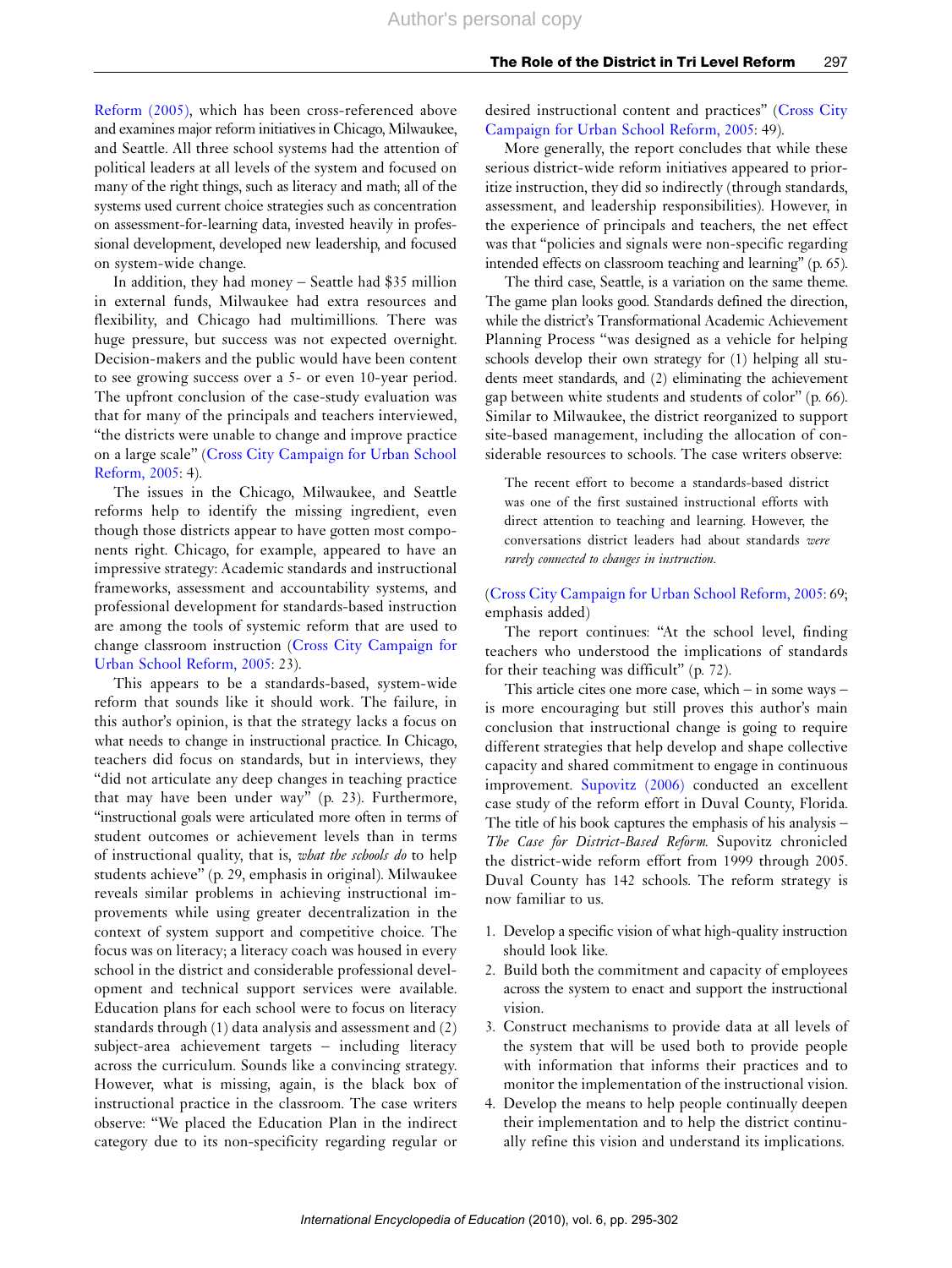With a sustained 5-year focus on the four strategic components, the district made significant gains in student achievement. For example, the number of schools receiving C or better on the state assessment system went from 87 (of 142) in 1999 to 121 by 2003. In addition – for the first time in a 7-year period, in 2005 – no school in the district received an F on the state accountability system.

The strategy was driven by a strong superintendent who helped to orchestrate the development of district-wide capacity according to the four core components described above. The strategy was enacted with considerable action and focus. As Supovitz reports, ''Duval County leaders repeatedly stated their vision and the strategies for achieving it in public venues'' (p. 43). Supovitz argues that the spread and deepening of district-wide success is as much ''gardening'' as it is ''engineering'' (p. 63). And that the balance requires ''advocacy without mandate'' (p. 66), ''fostering urgency"  $(p. 68)$ , and "building existing proof" of success (p. 69). One sees a similar array of strategies as in San Diego, but with less heavy-handedness: direct training of teachers, school standards coaches, district standards coaches, principal leadership development, and district leadership development.

With 6 years of consistent effort and with an explicit emphasis on professional learning communities as a strategy, Supovitz comments: ''The possibilities of professional learning communities—rigorous inquiry into the problems and challenges of instructional practice and the support of that practice—seemed only to be occurring in pockets of the district'' (p. 174). Much was accomplished in Duval County, but it was, by no means, deep or durable after 6 years. So the not-so-fast observation presented above is an apt worry. Even with comprehensive strategies and relentless focus over a 5- or 6-year period, one is still not getting it right.

It has been seen that even the most ambitious efforts fall short, and these initiatives involve only a small minority of districts. Most are not nearly so active. This author believes that these efforts are on the right track, but the approach needs considerable refinement. To state what is needed upfront, there is need for a focus on instruction, standards, assessment, continuous feedback and use of data, and instructional leadership at the district and school levels. However, also needed is a process of interactive capacity building and commitment building within and among schools, and between schools and the district. Above all, this, increasingly, must de-privatize teaching so that learning in context can occur, and the district must stay the course over a period of 10 or more years. This work does not necessarily require the same superintendent over two or more terms, but does require continuity of good direction over two or three superintendencies. This article

cites three examples, from three different countries, of what this means in practice.

York Region District School Board just outside Toronto, Ontario, is a multicultural district with a growing and diverse population, and over 100 different languages spoken in the schools. There are 145 elementary schools and 30 secondary schools. We have been working in partnership with York for the past 5 years, including monitoring the processes and results as we go (see, e.g., [Sharratt and Fullan,](#page-8-0) [2006\)](#page-8-0). The focus is on literacy in an initiative called the Literacy Collaborative (LC). The basic approach is designed to shape and reshape district-wide continuous improvement – what this author calls ''capacity building with a focus on results.'' Key features of the approach include:

- A clearly articulated vision and commitment to literacy for all students, which is continually the subject of communication in the district.
- A system-wide comprehensive plan and framework for continuous improvement.
- Using data to inform instruction and determine resources.
- Building administrator and teacher capacity to teach literacy for all students.
- Establishing professional learning communities at all levels of the system and beyond the district.

All schools – including all secondary schools – joined the LC in a phased-in fashion, with school-based teams being the focal point for capacity building. At the elementary level, teams consisted of the principal (always the principal), the lead literacy teacher (a leadership role within the school, with a teacher released for 0.5 to 10 time to work with principals and teachers), and the special education-resource teacher. High school teams were slightly larger and focused on literacy – especially in the ninth and tenth grades. The LC model has evolved to contain 13 parameters, which are not listed here but include embedded literacy teachers, timetabled literacy blocks, a case-management approach focusing on each student, cross-curricular literacy connections, and so on (see [Sharratt](#page-8-0) [and Fullan, 2006](#page-8-0)). There is constant interaction, action research, and capacity building through formal monthly sessions, and many learning-in-context interactions carried out daily by school and district leaders within and across schools.

The results – as measured by province-wide assessments – were significant after a 3-year period (2001–04), but not as substantial as district leaders had hoped. On a closer examination of the initial cohort of 17 schools, it was found that nine of the schools had implemented the 13 parameters more deeply compared with the other eight. When the latter schools were separated, the results showed that the nine schools – despite starting below the York Region and Ontario provincial average in 2001 – had risen above both averages by 2004. In the meantime, the district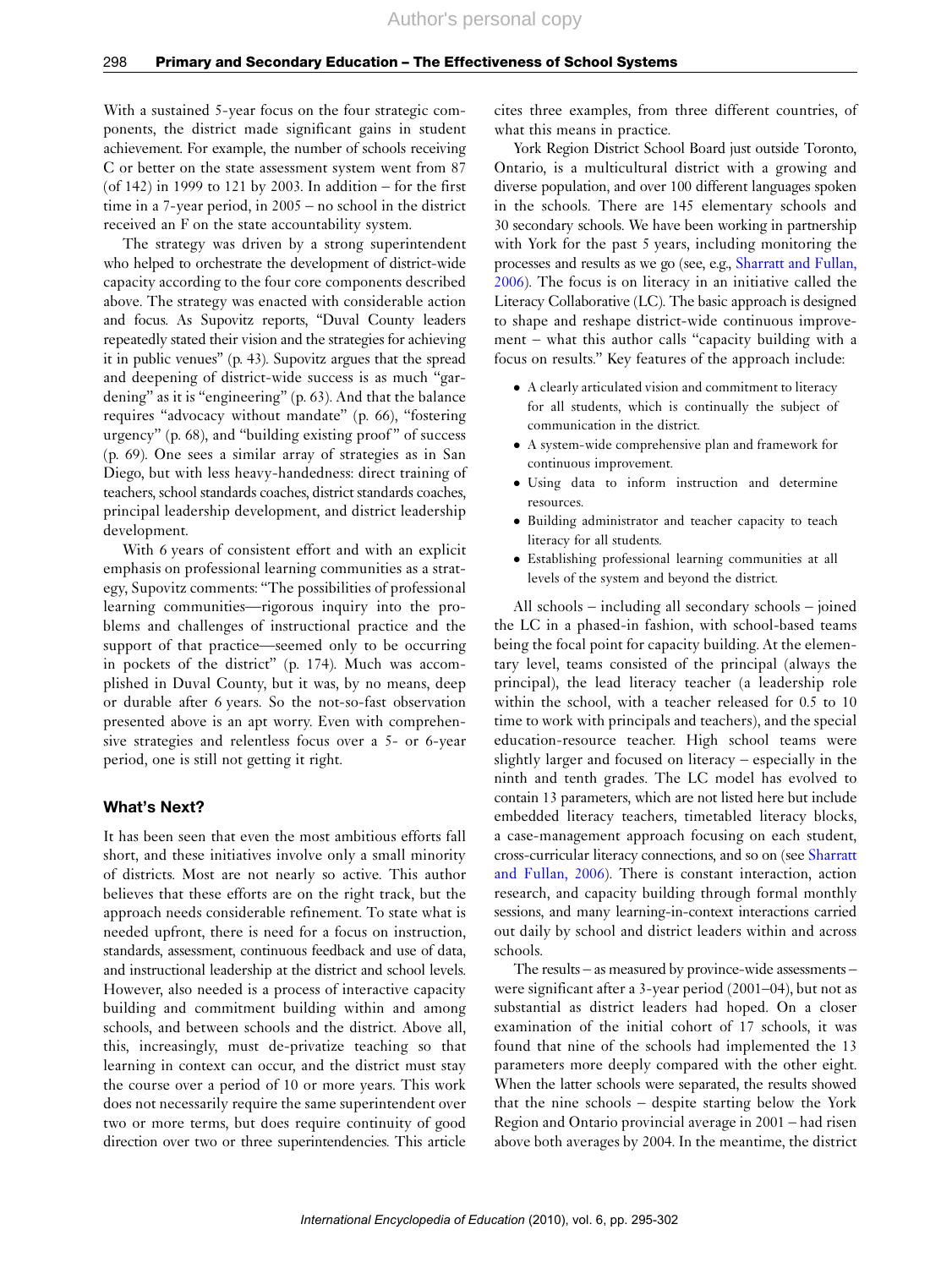was working with all 167 schools. Province-wide results, in 2005, showed that York Region increased by a full 5%, on the average, in literacy across its 140 elementary schools. High schools also did well for the first time on the tenthgrade literacy test.

In terms of what is new, the theory of action reflected in the approach in York Region can be considered. First, we have many of the elements we have seen previously – standards, assessment of and for learning, instructional leadership, and so on – but one also sees two new significant emphases. One is that the leaders have taken a longterm perspective; they realize that it takes a while for change to kick in; they frequently speak of staying the course, and persistence but flexibility; the pace is steady, even pushy, but not overwhelming; they expect results, not overnight, but also not open ended. The other new aspect is that leaders are careful not to judge slow or limited progress in given schools. They take what this author calls a "capacity building first, judgment second" stance. Largescale change is all about moving the whole system so that more and more leaders permeate the system and take daily actions that build capacity and ownership.

This is an entire district that is on the move. There has been one director (superintendent) – Bill Hogarth – throughout the 8-year process, and a strong rapport between the board and the district leadership. As a strong collaborative culture has been built, the chances of continuing this direction when he leaves are greatly increased. As this author said, one does not need the same superintendent over 8–12 years, but one does need continuity and deepening of good direction.

In further work in the York Region, the Superintendent of Curriculum – Lyn Sharratt – and this author examined the prospects for ''sustaining leadership in York Region'' [\(Fullan and Sharratt, 2007](#page-8-0)). When school principals were asked how they sustain their focus on continuous improvement, five major themes were identified. For effective building for the future, school principals said that they simultaneously focus on five interrelated components:

- 1. Shared beliefs, goals and vision
- 2. Distributed leadership and professional learning cultures
- 3. Data-based decisions/impact measures/celebrating success
- 4. Mobilization of resources (time, ideas, expertise, money)
- 5. School/community/home relations. [\(Fullan and Sharratt,](#page-8-0) [2007](#page-8-0): 126)

While it is observed that sustainability will always be problematic, it can be concluded that York Region has done better than most in establishing the conditions that make sustainability more likely. In particular, four propositions have been formulated:

• Proposition One: Sustainability is not about prolonging specific innovations, but rather it concerns establishing the conditions for continuous improvement.

- Proposition Two: Sustainability is not possible unless school leaders and district leaders are working together on the same agenda.
- Proposition Three: Proposition Two notwithstanding, sustainability is not furthered by school and district leaders simply agreeing on the direction of the reform. Any temporary agreements must be continually tested and extended in the crucible of implementation with school and district leaders being equally influential.
- Proposition Four: Despite the clear signs in York Region and despite being able to identify favorable conditions, we still do not know what will happen when district leadership changes. [\(Fullan and Sharratt. 2007](#page-8-0): 134–135).

A second good example is the decade-long reform initiative of the 58 000 student Boston Public Schools (BPS) under the leadership of Superintendent Tom Payzant. [McLaughlin and Talbert \(2006\)](#page-8-0) describe the basic plan as based on six essentials: effective instruction as the core essential, student work and data, professional development, shared leadership, resources, and families and community. Again the words are familiar, but it is the theory of action – and careful cultivation over a decade – that is the real story. Professional development, for example, takes place at the school level and features a coaching strategy involving collaborative teaching groups. In collaborative coaching, teachers learn by analyzing one another's work under the guidance of skilled coaches. The idea is not just to observe one another's teaching and share ideas, but to critique lessons in a way that links to improving student learning. As with the York Region, a well supported and easy-to-access database on student learning is used to help teachers examine their teaching in light of ongoing results, integrating data into professional learning. Substantial outreach to parents and community is a major component of teachers' and schools' work.

Education Week published a profile on BPS and Payzant on the occasion of his announcing his retirement, in 2007, following 11 years as superintendent ('Time on his side,' [Allen, 2006](#page-8-0)). In addition to reporting on the activities and approach just described, Education Week gets beneath the strategy.

Mr. Payzant did not bring the Boston schools to this point overnight. He rolled out initiatives not all at once, but only when they made sense. The idea was to start small, test things out, and retool them. In addition, he focused on building consensus. All were radical notions in an era of hard-charging, quick turnaround leaders (p. 31).

The impact of the Boston strategy brought significant results in student achievement. In the tenth-grade English language arts and in mathematics, scores have increased steadily since 1999 for all four race and ethnic groups (black, white, Asian, and Hispanic), with some leveling off in the 2004 and 2005 years. [McLaughlin and Talbert \(2006\)](#page-8-0) summarize the positive impact in these words.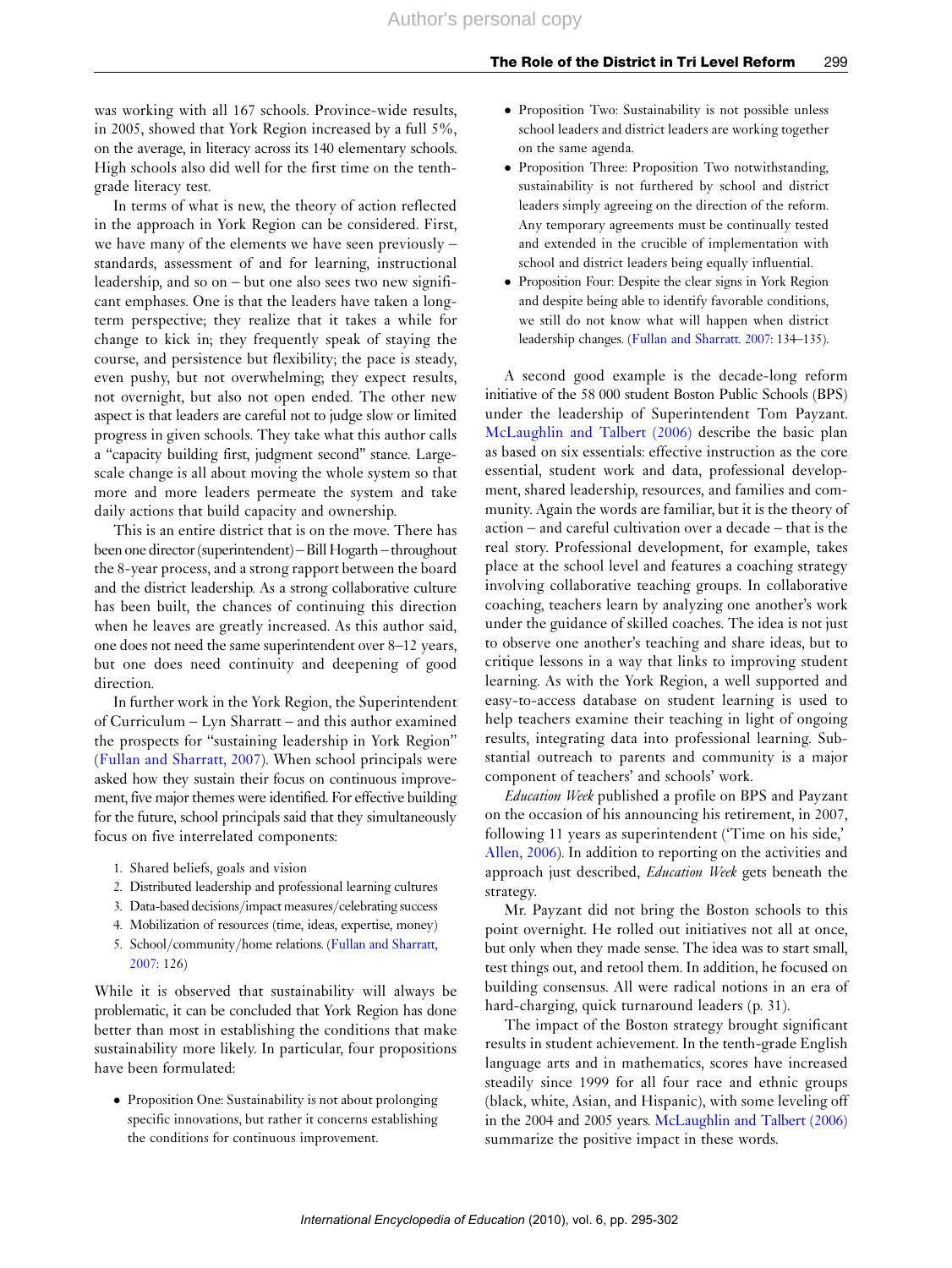Multiple evaluations show that Boston's approach to instruction [and] to collaborative coaching and learning are benefiting students and teachers. Student outcomes have improved, as have relationships between teachers and students and among teachers. Boston sees other positive system-level consequences of their strategy—enhanced coherence, increased accountability at all levels, and increased buy in from district educators. (pp. 126–127)

Again, one sees a more sophisticated theory of action carrying the day. It is not that one is seeing flawless strategies. The pace of change was, likely, not fast enough in Boston. Put another way, few superintendents would be allowed to take this amount of time in 2009. However, the point remains. Too fast is a more likely negative scenario. Balancing pace – press for improvement with corresponding capacity building – carefully assessed as you go, is required. Payzant's own reflective lessons are revealing. He says he left some areas of work ''too much to chance.'' He said he should have allowed fewer programs for teaching literacy. Likewise, he said it was a mistake to let high schools come up with their own plans for creating more personalized learning environments for students ('Time on his side,' [Allen, 2006\)](#page-8-0).

The performance in Boston, along with substantial improvements, also reveals a plateauing effect in the last 2 years – a phenomenon that is normal, not to be lamented, but requiring new, deeper strategies. [Elmore \(2004\)](#page-8-0) and this author [\(Fullan, 2006](#page-8-0)) have both commented on the plateau effect as a natural and (depending on what one does next) valuable opportunity to consolidate and then go deeper. In addition, while all four race and ethnic groups have gained, the gap has not closed and, in some cases, has increased. The next critical question for Boston is: who will be Payzant's successor? This author has said that, in these cases of being on the right track, it is crucial for districts to hire for continuity and deepening of good direction.

We move to England for our third example – Knowsley Local Education Authority. Note here, the contrast to the negative findings from [Tymms](#page-8-0) et al. (2008), which found that the local authority made little difference in the education lives of students; qualitative case studies are likely to find examples of success (and failure) as opposed to large quantitative studies.

In any case, Knowsley Local Education Authority (called Local Authority, since 2005) is a metropolitan district just east of Liverpool. It is defined as the sixth most-deprived authority in the country. In 1999, Knowsley consisted of 59 primary schools, 11 secondary schools, and seven special schools. The district was audited in that year as part of the national inspection scheme conducted by the Office for Standards in Education (OFSTED). The assessment found serious weaknesses on most basic dimensions of performance: student achievement, capacity to

improve, relationships between the district and the schools, and linkage to the community. A new Director of Education, Steve Munby, was appointed in 1999. A second inspection was conducted in 2003, which found major improvements. What happened in 4 years to transform a very low-performing, disadvantaged, discouraged system into one vastly improved and ready to do more?

One can begin with OFSTED's 2003 findings ([OFSTED,](#page-8-0) [2003\)](#page-8-0).

Recent developments and the implementation of wellthought-through initiatives have resulted in Knowsley establishing itself as a local education authority (LEA) of some significance. It has improved over the past 3 years and has shown how vision and leadership, together with excellent relationships with schools, can revive an education service (p. 2).

As OFSTED further noted, both literacy and numeracy scores increased at a time when national averages were flatlined. OFSTED also observes that ''the new administration has taken partnerships and collaborative working to an unusually high level.'' In addition, ''headteachers of individual schools see themselves as part of a wider team with responsibility for the education service throughout the borough'' (p. 2).

Munby (2003) states that the drivers for change are low student performance, new leadership, external funding, and a moral commitment to narrow the gap between the highest and lowest performing schools. Munby then lists what he calls his "priorities for sustainability":

- Establishing an innovative, coherent, and comprehensive policy framework that provides direction for instruction and professional learning
- The training of ''lead learners'' to support school learning
- Deploying lead learners to work with clusters of schools to embed new practice
- Cluster-based work—action learning, observing and sharing learning, supporting small-scale action research to provide evidence of impact on pupil motivation, and engagement with the learning process
- Encouragement and support of the further development and embedding of a culture of co-planning, co-teaching, co-review, and co-coaching in schools, everyone a leader of learning. (p. 2)

In January 2005, Munby was appointed the chief executive officer (CEO) of the National College of School Leadership. A time for the continuity of good direction. The new director, Damian Allen, was appointed from within Knowsley, having been deputy director. Because Munby had employed a strategy of co-development of leadership, Allen was already immersed in the strategy, and, in fact, had helped shape it. By the time he was appointed in January 2005, the new Every Child Matters agenda had become a reality, with all children's services – including schools – coming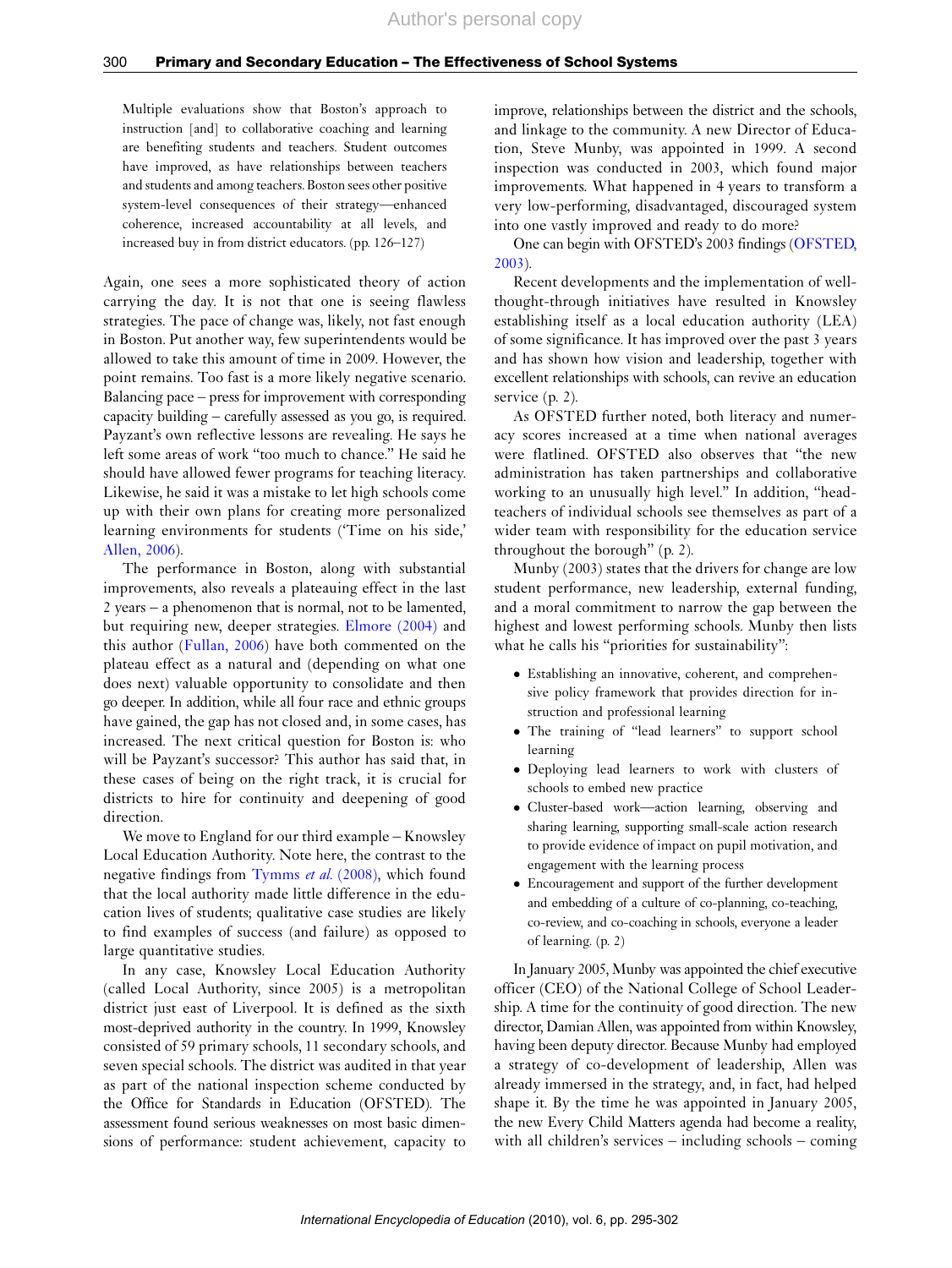| Tanic T<br>A companson or innowsity s strattegy with the government s write paper |     |                                                        |
|-----------------------------------------------------------------------------------|-----|--------------------------------------------------------|
| Co-leadership between LA and schools                                              | Vs. | Individual independent specialisms                     |
| Collaboration and federation as standard                                          | Vs. | Collaboration and federation as a response to weakness |
| System performance                                                                | Vs. | Individual school performance                          |
| Failure driven out by challenge and support                                       | Vs. | Failure driven out by early intervention and closure   |
| Development of co-leadership                                                      | Vs. | Schools need autonomy                                  |
| High support and engagement with schools                                          | Vs. | Light-touch monitoring                                 |

Table 1 A comparison of Knowsley's strategy with the government's white paper

under the LA. Allen became the first executive director, Children's Services. Knowsley has continued with the directional strategy of having an ambitious agenda for children, but forging ahead with co-leadership and capacity building. The district proceeded to introduce a remarkable secondary school reform that involved closing all 11 high schools, and reopening them with eight brand-new schools – complete with new state of the art buildings called learning centers. Knowsley did this without any rancor and, indeed, considerable enthusiasm – partly because of the co-leadership strategy, partly because new national money was available for new buildings, and partly because it was already experiencing success (e.g., the percentage of 15-year-olds passing five or more GCSEs – a mark of advanced placement courses for further education – had doubled from 22% in 1998 to 45% in 2005, while the national average moved from 47% to 57%).

Ever conscious of the theory of action that had gotten them there, [Allen \(2006\)](#page-8-0) made a presentation at a national meeting in which he compared the Knowsley strategy with the strategy embedded in the recent white paper from the government (Department for Education and Skills, 2005). After pointing out the inconsistencies in the white paper, he noted the following comparisons (Knowsley on left; white paper on right, Table 1).

What is new, in this author's view, is the creating of partnerships of engagement that mobilize the entire district. It is still early in Knowsley's journey, but one can see a consistent, adaptable strategy in which successive leaders build on good direction, interacting with internal and external contexts.

### The District and the State

It is beyond the terms of reference in this article to take up the complex and new emergence in the role of the state/ central governments whether they be federal and state/ provincial, or single national entities. There is, certainly, a growing focus on system strategies such as Michael Barber's Instruction to Deliver in England, and Hargreaves and Shirley's (forthcoming) The Fourth Way. Issues of market model, education and citizen empowerment, accountability, the new teacher professionalism are all intermingled in this debate.

For our purposes in this particular context, one can take the narrower question of the implications of the

previous section on the role of the state. The first thing to say is that the district should be focused and proactive in its own right, irrespective of the state's role.

Second, and more directly, this author's conclusion is that there is a direct analogy between the relationship of the schools and their districts, and the relationship between districts and state. In other words, in the same way that schools and the district must work as a single system, so too must the state and its schools/districts.

We have had a direct experience in shaping such a system in Ontario, Canada, since 2003. Ontario has two million students, 4900 schools, and 72 districts. We have focused, with considerable success, on improving literacy, numeracy, and high school graduation. The principles are similar to those that were reviewed in the last section (but obviously more complex, given the increase in size and component parts).

The relevant policies, strategies, and results, so far, are well documented in Levin et al. (2008) and [Fullan \(2008\).](#page-8-0) Thus, Levin et al. describe the main sustaining elements as:

- Respect for staff and professional knowledge
- Comprehensiveness (whole system)
- Coherence and alignment through partnership with district and schools.

This author has described the actual action strategy as based on six elements:

- 1. Direction and sector engagement
- 2. Capacity-building with a focus on results
- 3. Supportive infrastructure and leadership
- 4. Managing the distractors
- 5. Continuous evaluation and inquiry
- 6. Two-way communication. ([Fullan, 2008](#page-8-0): 278)

It is encouraging to find that the same lessons about smaller system effectiveness (districts) apply with respect to whole-system reform. It can safely be predicted that the next phase of reform – assume 2009–14 – will focus deeply on system-wide reform on what this author has called tri-level reform. It is not just that the goal is to achieve new effectiveness across the whole larger system, but rather that the strategies involve system components at all three levels working in two-way and multi-way partnerships. One is, indeed, heading toward greater comprehensiveness, greater focus, more capacity building, and greater precision in zeroing in on core goals of literacy, numeracy, and high